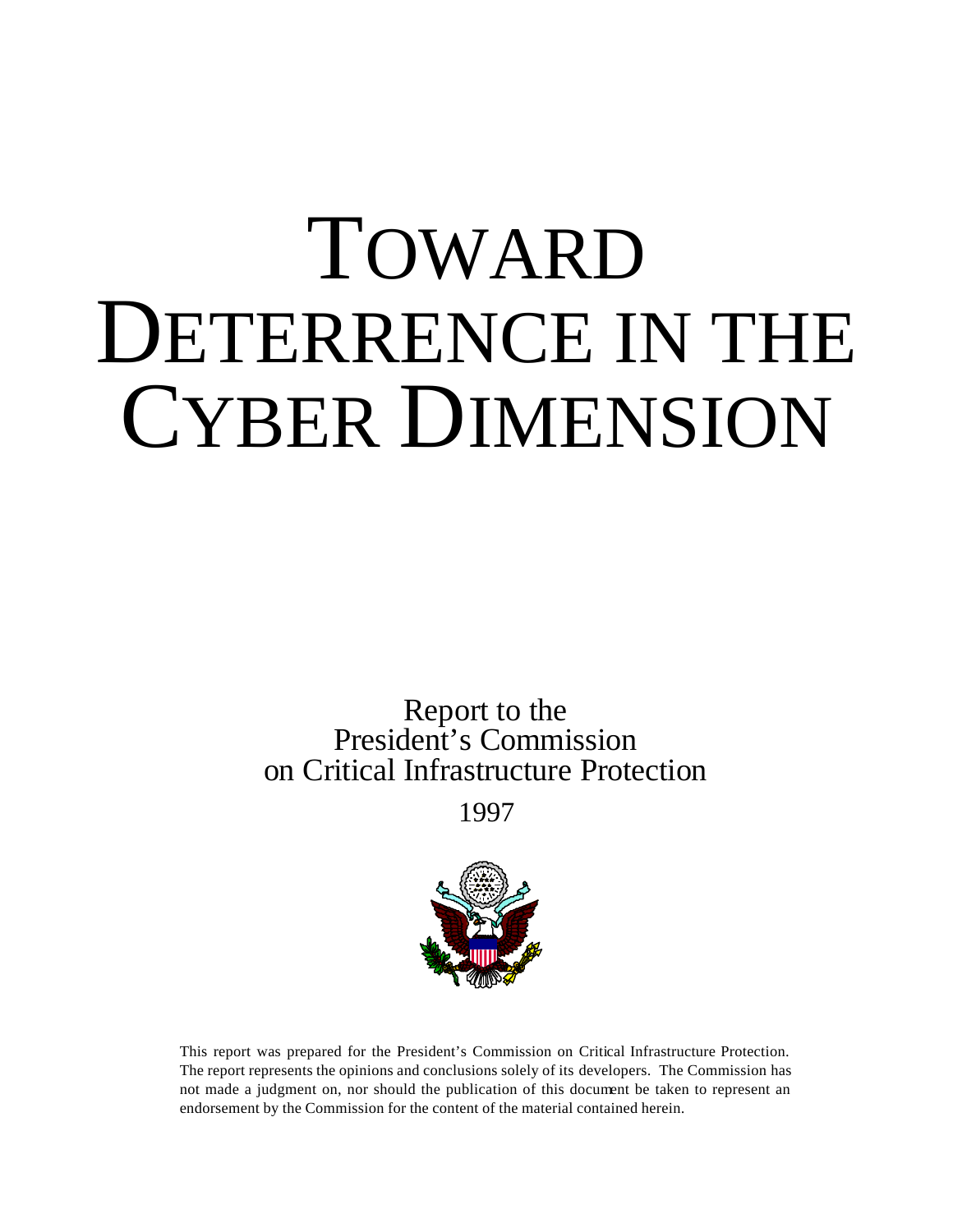# **Preface**

While the Commission did not produce a recommendation to pursue a cyber-deterrence policy, we did investigate this concept and believe it has merit for further discussion—especially when technological developments yield the capability to identify attackers of any sort, and reply in kind. The discussion presented here helps to illuminate the issue for further consideration.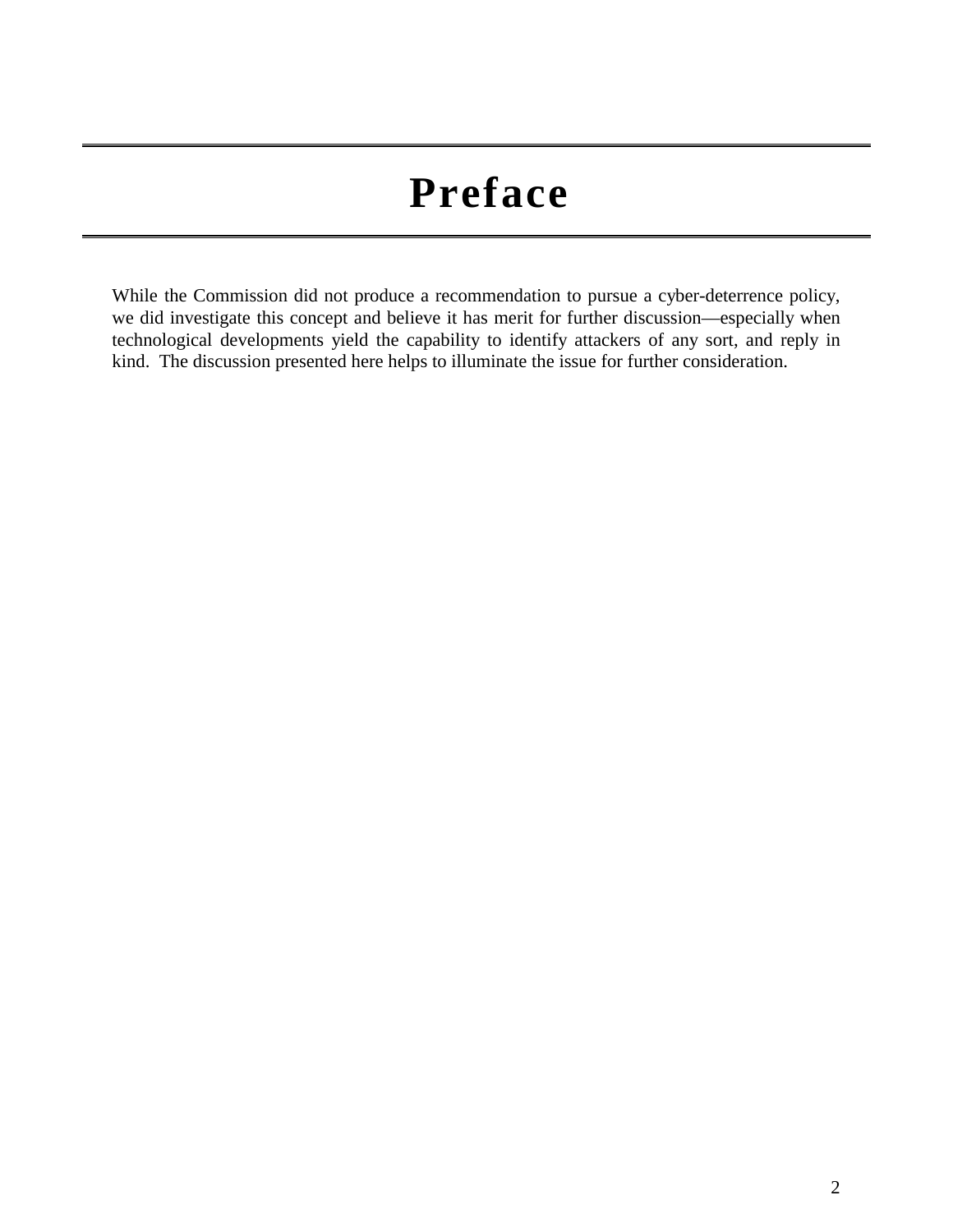# **Acknowledgments**

The Commission gratefully acknowledges the leadership and important contributions to this document by several individuals. Commissioners David V. Keyes, and Susan V. Simens provided important insights into understanding key policy aspects of terrorism, the cyber threats which the Commission examined, and Federal law enforcement responses to terrorism. Chief of Staff James H. Kurtz laid out the historical premises underlying the traditional nuclear deterrence of the past half-century, and showed how many of the same principles can be applied to a cyber deterrence strategy for the  $21<sup>st</sup>$  century. Finally, Stephen T. York, Senior Analyst, provided important research and analytical support to this effort and distilling many complex issues into the essential elements of discussion.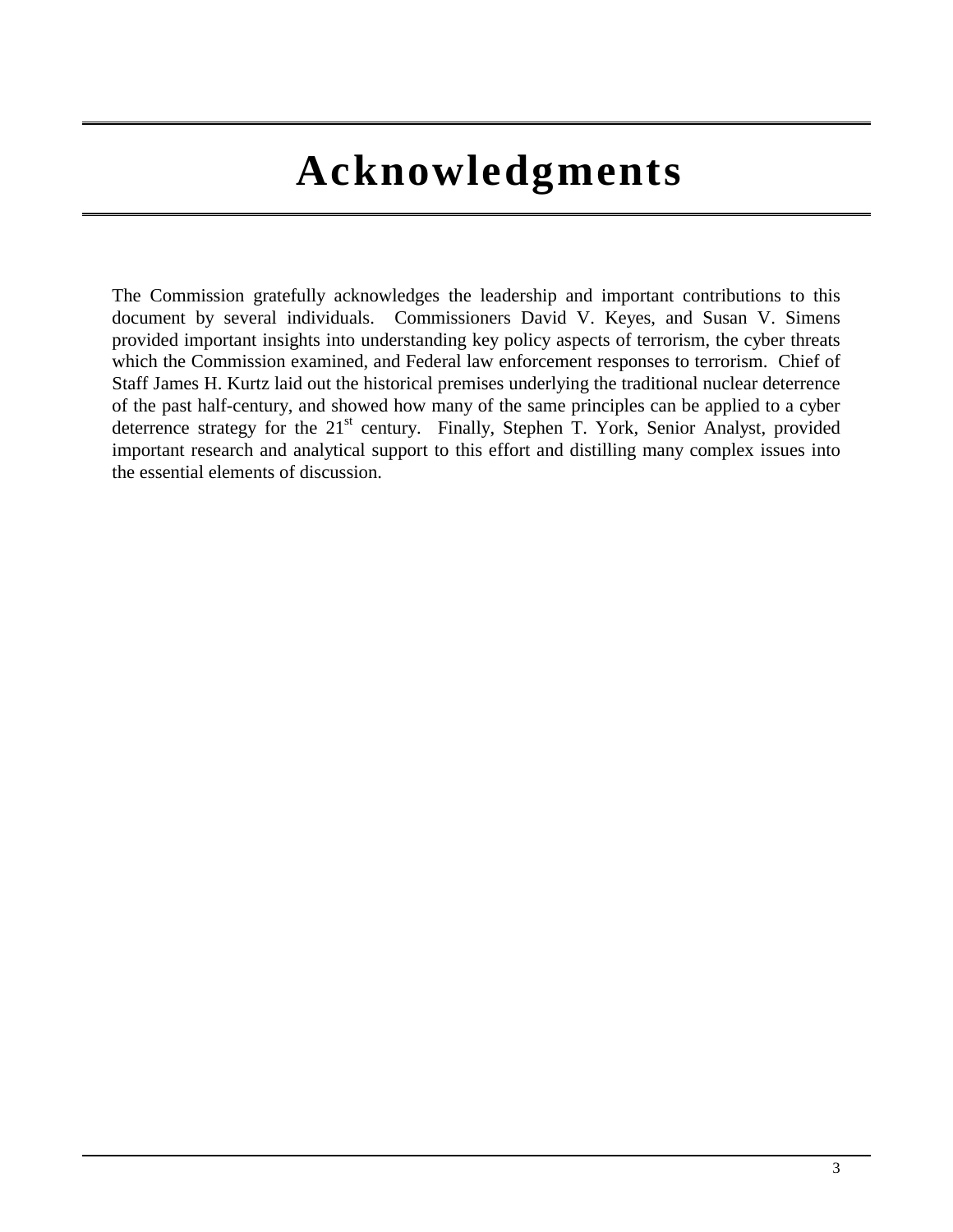# **Toward Deterrence in the Cyber Dimension**

After World War II and in the early days of the Cold War, when the United States enjoyed a nuclear monopoly, our defense policy was one of Massive Retaliation. We publicly stated our intent to use nuclear weapons in the event of an attack by numerically superior Soviet forces against North Atlantic Treaty Organization (NATO) forces in Western Europe. This declaratory policy deterred Soviet aggression, but when the Soviet Union developed nuclear weapons of its own, and long-range bombers capable of delivering them against the continental United States, the policy of Massive Retaliation gave way to Mutual Assured Destruction.<sup>1</sup> We invested heavily in a system of overlapping radar systems to give us early warning of any Soviet "first strike" attempt to destroy our retaliatory capabilities. The North American Air Defense Command (NORAD) maintained constant surveillance against flight paths from the Soviet Union to Canada and the United States, and commanded interceptor forces whose mission was to defend against an attack by Soviet long-range bombers. When the Soviets developed Intercontinental Ballistic Missiles (ICBMs) and, later, Submarine-Launched Ballistic Missiles (SLBMs) able to reach targets in the United States, we developed overhead sensors—first manned high-altitude aircraft and then satellites—and ocean and other surveillance and sensor capabilities that enabled us to keep watch on Soviet missile sites and detect a launch. The early warning (EW) thus obtained provided sufficient time to launch our own missiles before Soviet ICBMs and SLBMs could take them out—ensuring the continued credibility of our deterrent policy of Mutual Assured Destruction.

In the cyber world, however, US leadership cannot count on any advance warning time to dissuade a potential adversary or take preemptive action to thwart a cyber attack. Nor is there currently any capability or policy that serves as a credible deterrent to potential attackers.

 1 "*US Defense Policies Since World War II*," AUSA Background Brief No. 70, Association of the US Army, March 1996.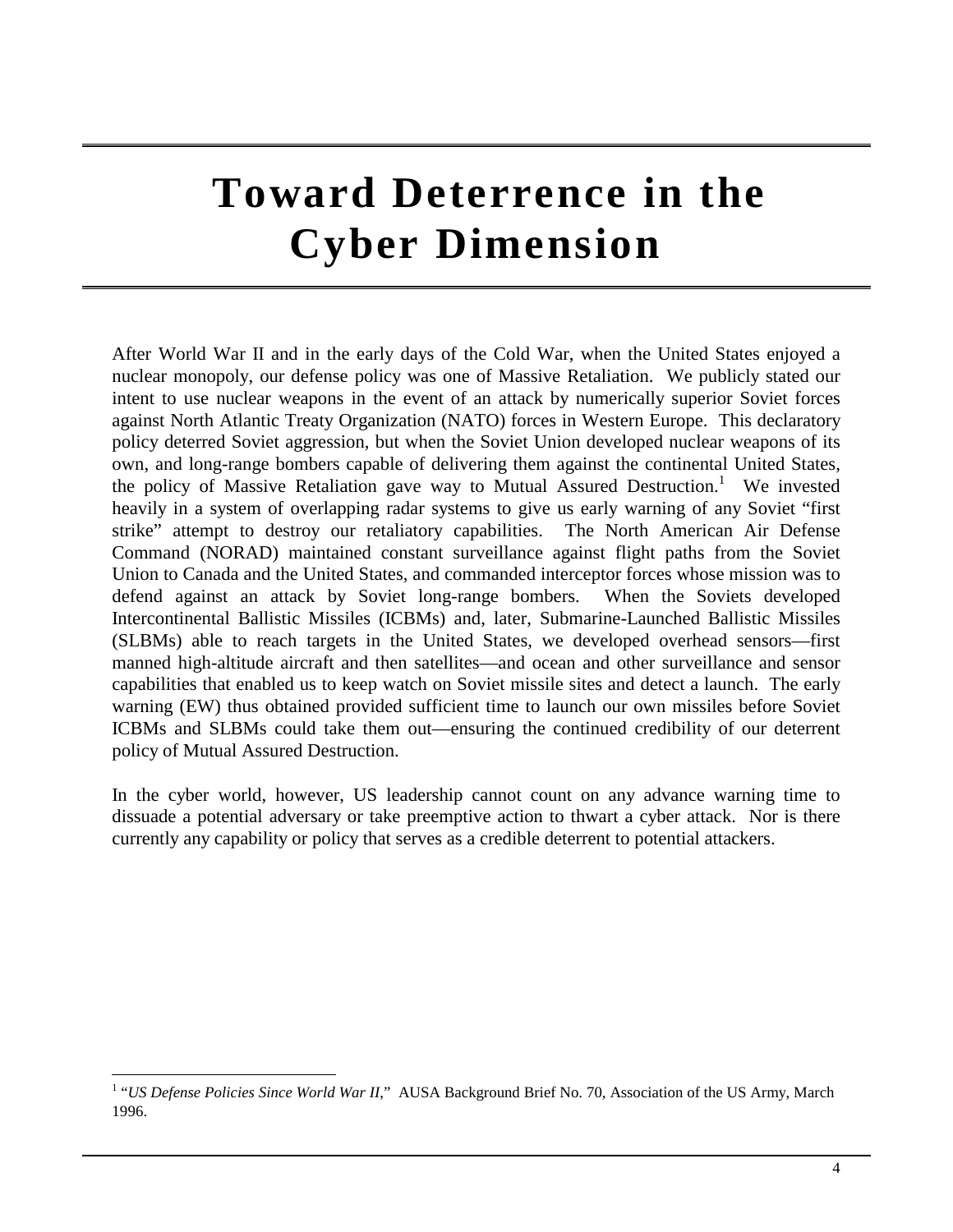## **Deterrence**

The President's *National Security Strategy* says that:

*Our ability to deter potential adversaries in peacetime rests on several factors, particularly our demonstrated will and ability to uphold our security commitments when they are challenged. We have earned this reputation through both our declaratory policy, which clearly communicates costs to potential adversaries, and the credibility of our conventional warfighting capability …*<sup>2</sup>

The National Security Strategy itself conveys a general US declaratory policy. It defines our *vital interests* as those that are of broad, overriding importance to the survival, safety and vitality of our nation. It declares that we will do whatever it takes to defend these interests, including when necessary—using our military might unilaterally and decisively. Finally, the Strategy specifies that among these *vital interests* are the physical security of our territory and that of our allies, the safety of our citizens, and our economic well-being.<sup>3</sup> The *physical* security of our territory is a declared vital interest—one we would defend with military force if necessary. US declaratory policy is thus far silent concerning our *cyber* security.

On the other hand, the US has made public declarations concerning our own cyber capabilities. The Quadrennial Defense Review says that offensive actions to disrupt our adversary's access to information are part of US military capabilities, and that such capabilities will be increased in the future to ensure that the United States maintains information superiority during a conflict.<sup>4</sup> The report further states that Department of Defense (DoD) has directed a share of its planning and resourcing efforts in this area toward developing US information operation capabilities for use in peacetime engagement activities, smaller-scale contingencies, and major theater wars.<sup>5</sup> DoD is evidently not alone in possessing the capability to conduct information operations or the willingness to employ that capability, as evidenced by recent newspaper coverage of Central Intelligence Agency operations:

*Reflecting new threats that face US policymakers, major covert actions are now being aimed at disrupting terrorist plans, stopping narcotic shipments or fouling up financial statements of missile makers. … For instance, computer hacker technology has been used to disrupt international money transfers and other financial activities of Arab businessmen who support suspected terrorists.*<sup>6</sup>

 $\overline{a}$ 

 $2^2$  A National Security Strategy for a New Century, the White House, May 1997, page 8.

 $3$  Ibid., page 9.

 $<sup>4</sup>$  Ibid., page 51.</sup>

<sup>5</sup> *Report of the Quadrennial Defense Review*, Washington, DC, May 1997, page 50 – *emphasis added.*

<sup>6</sup> "*CIA Turns to Boutique Operations, Covert Action Against Terrorism, Drugs, Arms*," Washington Post*,*  September 14, 1997, page A6.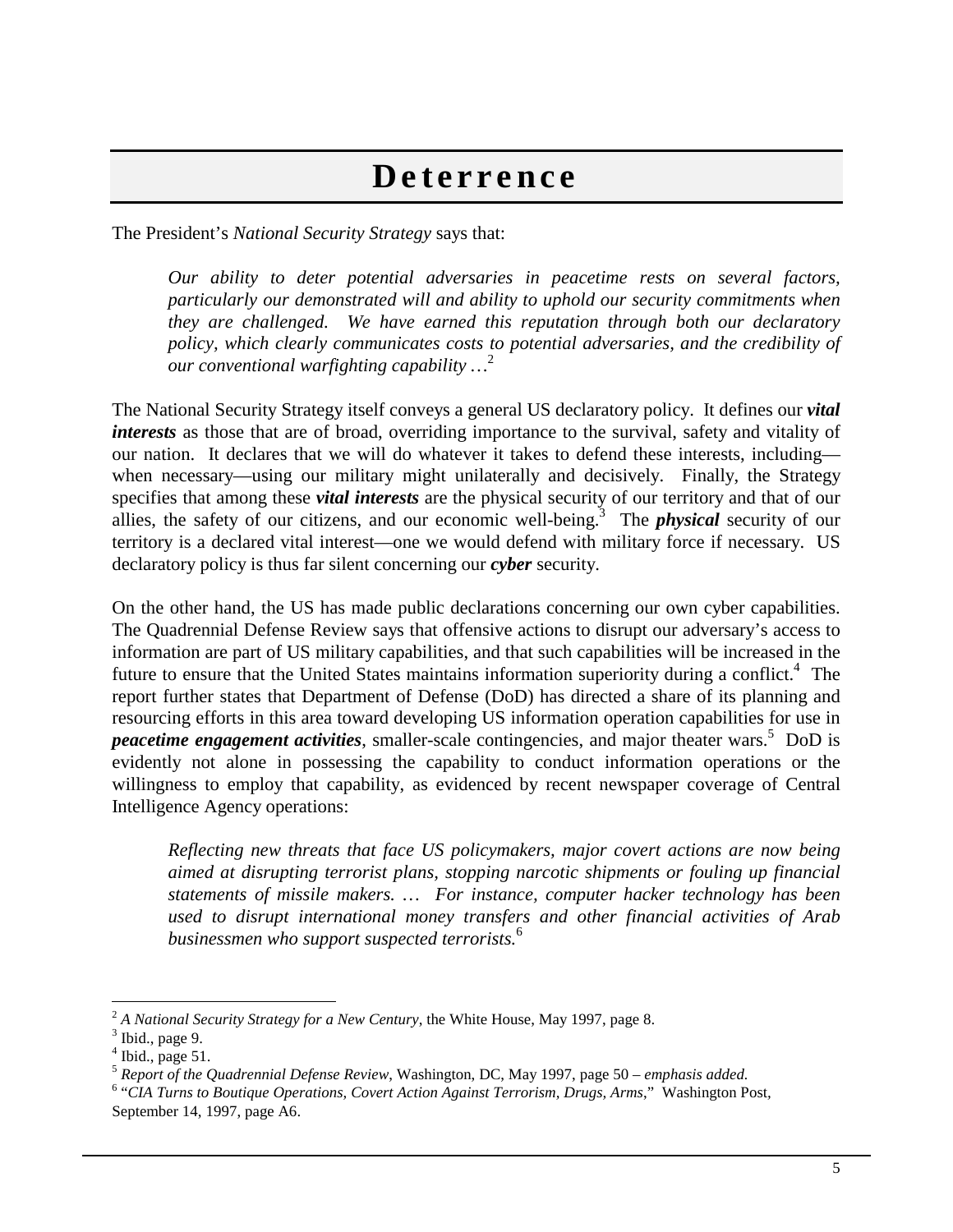While sophisticated technological EW solutions are being pursued, there may be other actions which contribute to deterring cyber attacks against US infrastructures. One model might be the role of deterrence in dealing with another seemingly intractable problem: international terrorism. In the late 1970s and early 80s, the United States struggled to find an effective policy for combating terrorist attacks against Americans and American interests abroad. Murders of citizens, attacks on US embassies and officials, and hijackings of US air carriers were carried out on a regular basis in the full glare of international media attention. The responsible individuals, groups and even state sponsors often did not conceal their identities in the belief that the United States could do little, if anything, against them.

Confronted with this unacceptable situation, an aggressive interagency collaboration was undertaken to find solutions. First a number of steps were taken to reduce the vulnerability to terrorism of US citizens, companies and facilities abroad. Second, a number of credible and effective response options were developed. As vulnerabilities were successfully reduced and effective response options were implemented, their combined deterrent impact was evidenced by a dramatic change in the nature of international terrorism.

The three steps taken to reduce vulnerability to terrorism are presented below, along with thoughts on how they might be applied to the cyber world.

## **Step 1: Declare a Policy and Build International Consensus**

From the very first international terrorist actions against US interests, the US has publicly, clearly and forcefully declared its policies concerning terrorism, those who engage in terrorism, and the groups or nations that sponsor terrorism. We then expended tremendous energy to build a broad international consensus against terrorism. Every appropriate international forum and organization was used for that purpose. International agreements were successfully concluded, the combined effect of which was to deny sanctuary to known terrorists and isolate their state sponsors as international pariahs.

While the US government as a whole has not yet framed a declaratory policy concerning cyber attacks and cyber attackers, public statements from individual government agencies avow US intent to pursue a peacetime program of offensive information operations. This apparent disconnect needs to be addressed. To deter cyber activities against the United States, the US government, not individual agencies, must declare its policy toward cyber intrusions, and then begin the work of forging an international consensus in support of that policy.

Denial of sanctuary is perhaps a greater challenge in the cyber world, where physical location and international borders present no impediment to a cyber attacker. Cyber investigators, on the other hand, do have physical borders to consider and are confronted by a confusing mosaic of time-consuming legal processes and structures and jurisdictional and pursuit issues. In some countries, cyber intrusions are categorized as petty crimes or not viewed as criminal activity at all. As a result of such legal complexities, certain foreign governments may have neither the authority to investigate intrusions nor the capability to locate and seize supporting evidence.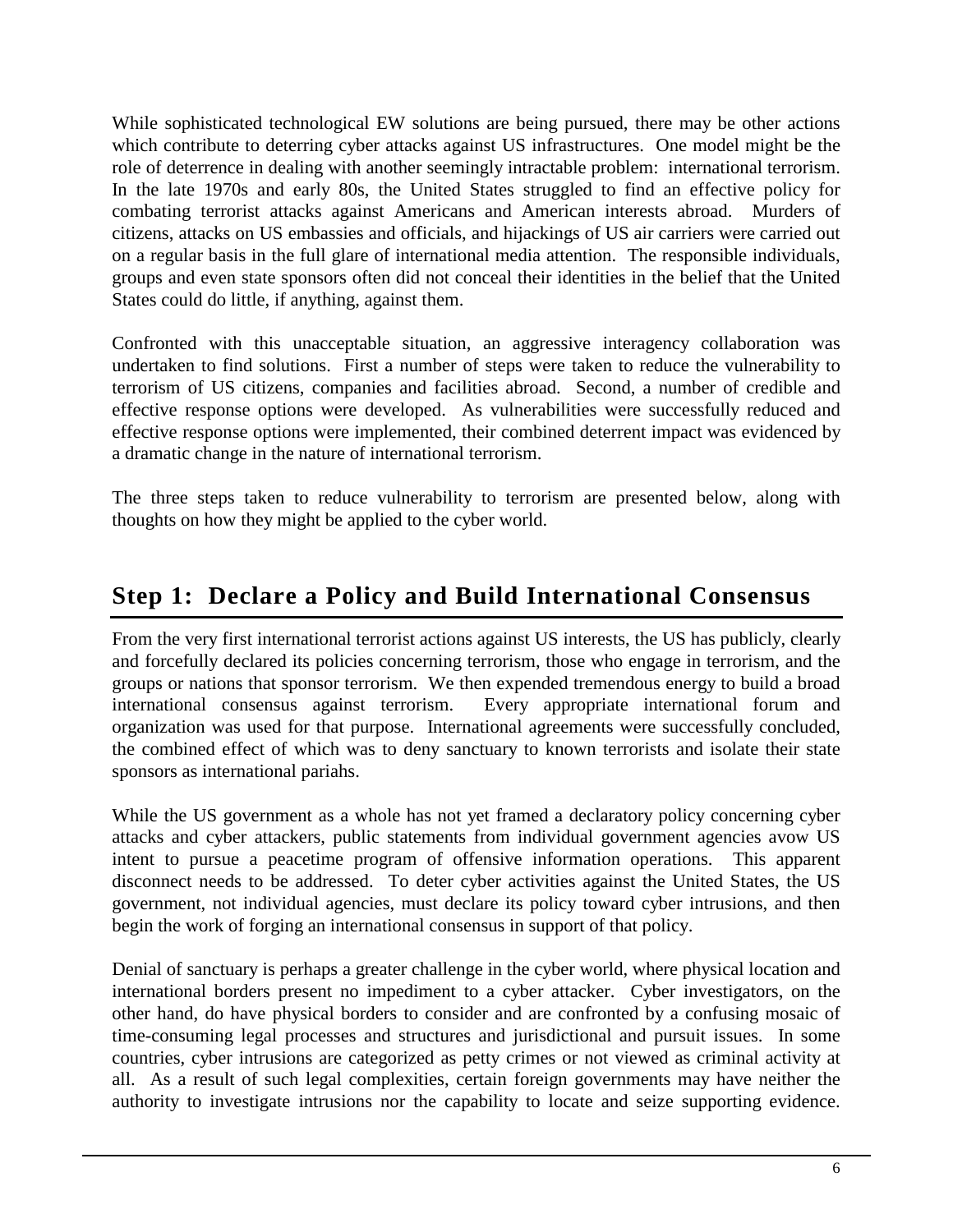Even electronic "trap and trace" capabilities may be legally proscribed or not technically feasible. The result is that cyber attackers can enjoy actual or virtual safe havens—the latter because attacks looping through certain countries can be traced only as far those countries, but not beyond, because local authorities cannot or will not cooperate. As with international terrorism, an international consensus proscribing unacceptable cyber activities is necessary. The most recent National Security Strategy notes that "Placing terrorism at the top of the diplomatic agenda has increased international information sharing and law enforcement efforts." A similar high-priority effort is needed to shape the international environment in ways favorable to US interests and global cyber security.

#### **Step 2: Harden Targets and Deny Access**

Another aspect of early counterterrorism programs involved hardening potential targets and impeding or denying terrorist access to them. Through the Omnibus Diplomatic Security Act of 1994 and subsequent legislation, extensive improvements were made to the security of US embassies. Additional security measures were made available to official personnel abroad. Improvements were made, and still continue, in screening processes to prevent air piracy and enhance aviation security. These and similar actions had the cumulative result of making terrorism far harder, and much riskier for the terrorist or terrorists. Terrorists realized, too, that these new protective measures made it much likelier they would lose their protective anonymity.

The cyber equivalent of target hardening and denial involves the research and development investments discussed in the Commission's report, Critical Foundations. As with counterterrorism, however, target hardening and denial are *processes*, not end states. One of the most important issues to overcome is the anonymity cyber attackers enjoy. When the cyber EW technology process begins in earnest, the sense of assured anonymity will begin to erode and the deterrent impact of the technology investment will begin even prior to its operational deployment.

## **Step 3: Share Information, Conduct Analysis, and Issue Warning Notices**

Early in the counterterrorism policy evolution, a primary objective was to make potential targets more aware of terrorist risks and methods. To support this objective (among others), an improved government counterterrorism analytical process was put in place. Additionally, a new process was put in place for sharing government information with US companies, both domestically and abroad. These information-sharing channels were later expanded to include threat and warning information about potential international terrorism targets. The combined impact of these efforts was to substantially improve the counterterrorism awareness of potential government and non-government victims, enabling them to take appropriate steps to protect themselves from being victimized.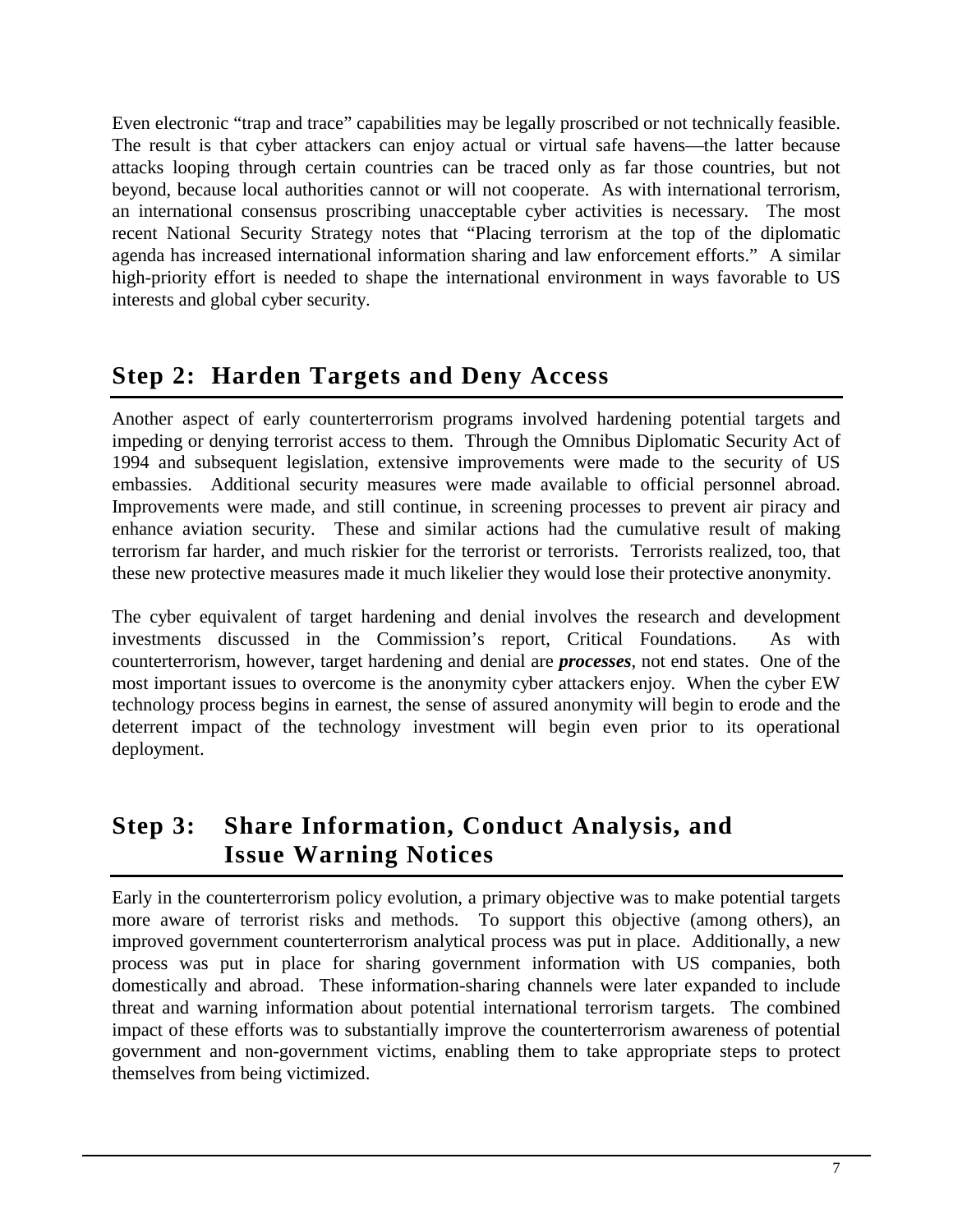This process needs to be paralleled in the cyber dimension, and coupled with education and awareness efforts to enhance understanding of intrusion techniques, targets, and effective defenses.

In addition to the above terrorism vulnerability reduction measures, the interagency policy development process created five potential response options. The United States has declared and demonstrated its willingness to apply these options singly or in combination. In many respects, all five could be applicable to the cyber world.

The first four response options involve the use of more-or-less established capabilities. They are:

- aggressive diplomacy to isolate terrorists and their sponsors;
- use of economic sanctions against states that support terrorism;
- covert action against terrorists, terrorist groups or terrorist states; and
- military action, when appropriate.

The fifth response option, law enforcement action, was, at the time, a more revolutionary approach. For terrorist acts outside the United States, Congress created extraterritorial criminal jurisdiction for terrorist acts against Americans or American facilities abroad (such as 18 USC 1203 and 2331). In 1996, the Computer Fraud and Abuse Act (18 USC 1030) was amended by the National Information Infrastructure Protection Act of 1996. This statute expanded US jurisdiction concerning certain classes of cyber attacks, and includes extraterritorial jurisdiction.

The Computer Crime and Intellectual Property Section of the Department of Justice, in coordination with the Department of State, is presently engaged with the Council of Europe, the Organization of Economically Developed Countries (OECD), and "The Eight" to define mutual interests and options for closer legal collaboration involving computer intrusion matters across international borders. These and similar venues could be used to advance the deterrent impact that will result from more uniform international approaches to cyber attacks and the resultant reduction in actual or virtual safe haven options.

Until the necessary defensive technologies are in place, the primary deterrent to potential cyber attackers may be the certain knowledge that the US is committed to an aggressive policy of responding to cyber attacks. A national policy of cyber deterrence should formally define the penalties for nation states and other entities that attempt to deny or disrupt infrastructure services essential to our national security, economic competitiveness, and quality of life.

This policy of deterrence should consist of several components, including the development of a robust offensive information warfare capability to deliver an overwhelming response in kind; a defensive system for surveillance, assessment and warning of a cyber attack; and a physical strike capability to be used as a retaliatory mechanism, perhaps for those instances wherein an act of deliberate information warfare resulted in loss of life or significant property destruction. The foundations for these three components of a US cyber deterrence policy are already in place.